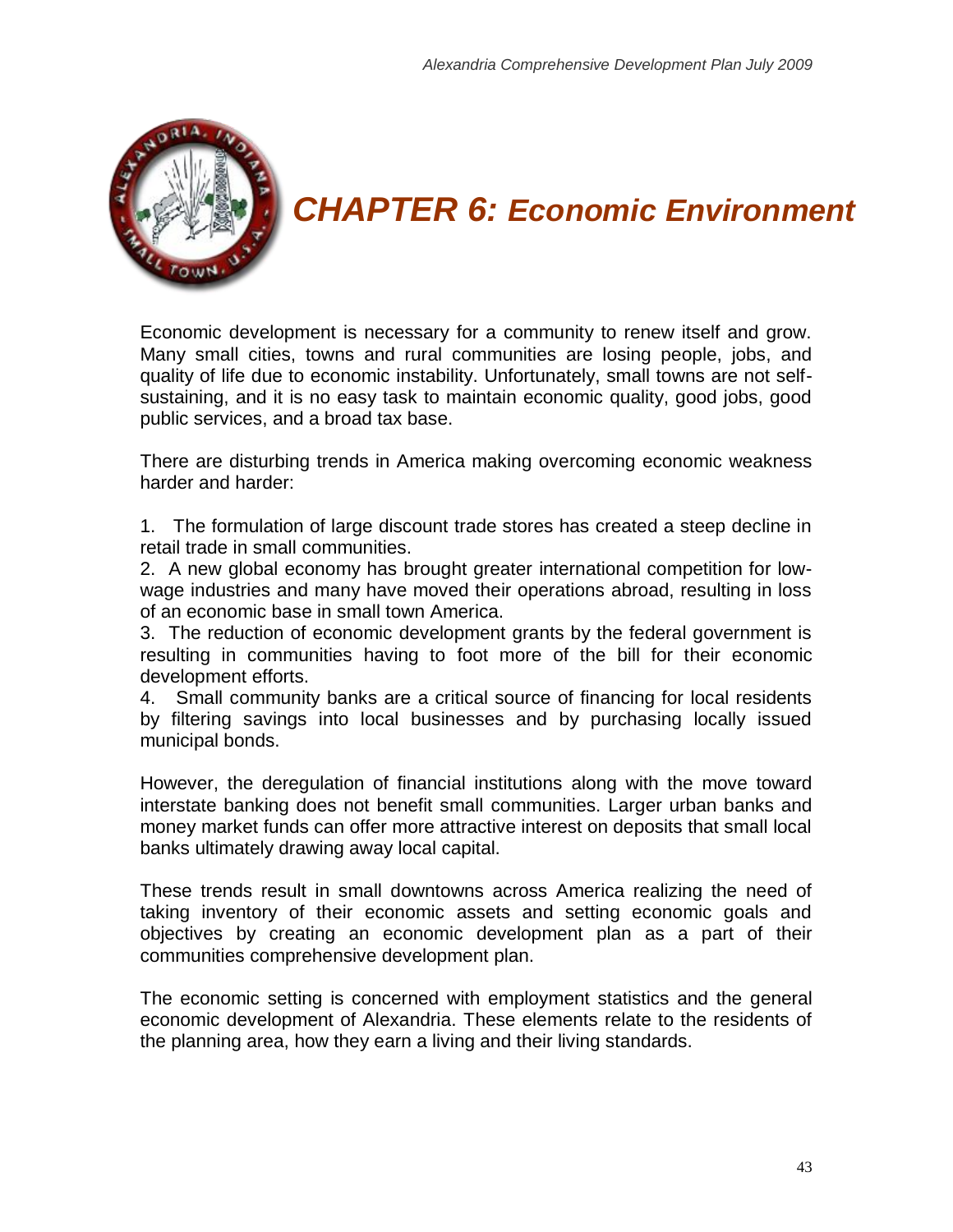## **ECONOMIC STATISTICS**

| <b>Employment Status</b><br><b>City of Alexandria</b><br><b>2000 U.S. Census</b> |               |                         |        |              |  |
|----------------------------------------------------------------------------------|---------------|-------------------------|--------|--------------|--|
| <b>Category</b>                                                                  | <b>Number</b> | <b>Percent of Total</b> |        |              |  |
|                                                                                  | City          | City                    | County | <b>State</b> |  |
| In labor force                                                                   | 3,225         | 64.8                    | 60.7   | 66.6         |  |
| Employed                                                                         | 3,066         | 61.6                    | 57.2   | 63.3         |  |
| Unemployed                                                                       | 159           | 3.2                     | 3.5    | 3.3          |  |
| Not in labor force                                                               | 1,750         | 35.2                    | 39.3   | 33.4         |  |

| <b>Household Income</b><br><b>City of Alexandria</b><br><b>2000 U.S. Census</b> |               |                         |          |              |  |
|---------------------------------------------------------------------------------|---------------|-------------------------|----------|--------------|--|
| <b>Category</b>                                                                 | <b>Number</b> | <b>Percent of Total</b> |          |              |  |
|                                                                                 | <b>City</b>   | City                    | County   | <b>State</b> |  |
| Less than $$10,000$                                                             | 219           | 8.7                     | 7.9      | 8.1          |  |
| \$10,000 to \$14,999                                                            | 182           | 7.2                     | 7.2      | 6.2          |  |
| \$15,000 to \$24,999                                                            | 468           | 18.5                    | 15.4     | 13.5         |  |
| \$25,000 to \$34,999                                                            | 382           | 15.1                    | 14.3     | 13.7         |  |
| \$35,000 to \$49,999                                                            | 515           | 20.4                    | 18.0     | 17.9         |  |
| \$50,000 to \$74,999                                                            | 596           | 23.6                    | 19.7     | 21.4         |  |
| \$75,000 to \$99,999                                                            | 54            | 2.1                     | 9.9      | 10.2         |  |
| \$100,000 to \$149,999                                                          | 74            | 2.9                     | 5.5      | 6.3          |  |
| \$150,000 to \$199,999                                                          | 16            | 0.6                     | 1.0      | 1.4          |  |
| \$200,000 or more                                                               | 19            | 0.8                     | 1.1      | 1.5          |  |
| Median Household Income                                                         |               | \$35,359                | \$38,925 | \$41,567     |  |

#### **Occupation City of Alexandria 2000 U.S. Census**

| Category                                                      | <b>Number</b> | <b>Percent of Total</b> |        |              |  |
|---------------------------------------------------------------|---------------|-------------------------|--------|--------------|--|
|                                                               | City          | City                    | County | <b>State</b> |  |
| Management, professional and related occupations              | 698           | 22.8                    | 25.2   | 28.7         |  |
| Service occupations                                           | 460           | 15.0                    | 15.9   | 14.2         |  |
| Sales and office occupations                                  | 739           | 24.1                    | 26.5   | 25.3         |  |
| Farming, fishing and forestry occupations                     | 0             | 0.0                     | 0.2    | 0.4          |  |
| Construction, extraction and maintenance<br>occupations       | 367           | 12.0                    | 9.9    | 10.0         |  |
| Production, transportation and material moving<br>occupations | 802           | 26.2                    | 22.3   | 21.4         |  |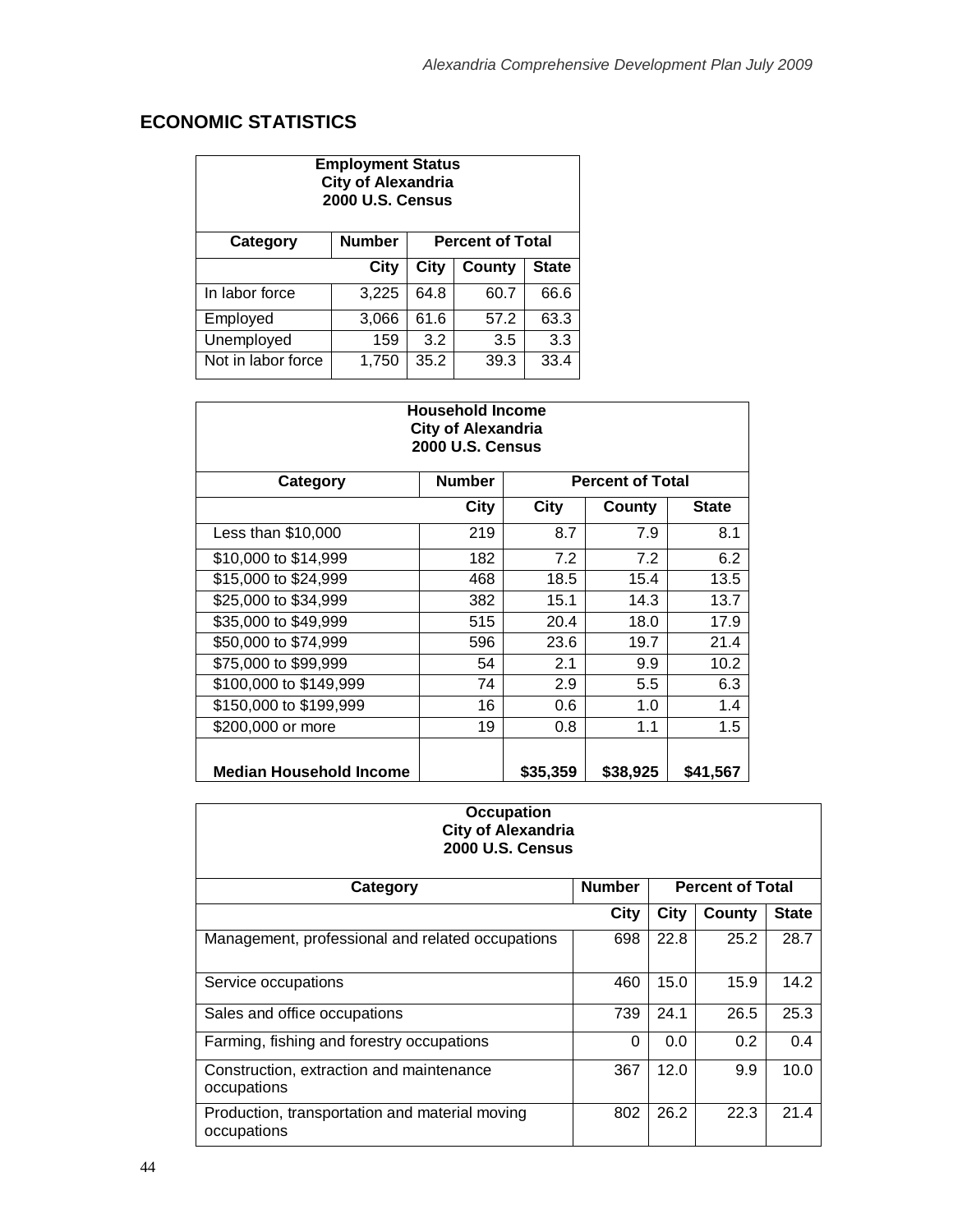| <b>Household Income</b><br><b>City of Alexandria</b><br><b>2000 U.S. Census</b> |               |          |                         |              |  |
|---------------------------------------------------------------------------------|---------------|----------|-------------------------|--------------|--|
| <b>Category</b>                                                                 | <b>Number</b> |          | <b>Percent of Total</b> |              |  |
|                                                                                 | City          | City     | County                  | <b>State</b> |  |
| Less than \$10,000                                                              | 219           | 8.7      | 7.9                     | 8.1          |  |
| \$10,000 to \$14,999                                                            | 182           | 7.2      | 7.2                     | 6.2          |  |
| \$15,000 to \$24,999                                                            | 468           | 18.5     | 15.4                    | 13.5         |  |
| \$25,000 to \$34,999                                                            | 382           | 15.1     | 14.3                    | 13.7         |  |
| \$35,000 to \$49,999                                                            | 515           | 20.4     | 18.0                    | 17.9         |  |
| \$50,000 to \$74,999                                                            | 596           | 23.6     | 19.7                    | 21.4         |  |
| \$75,000 to \$99,999                                                            | 54            | 2.1      | 9.9                     | 10.2         |  |
| \$100,000 to \$149,999                                                          | 74            | 2.9      | $5.5\,$                 | 6.3          |  |
| \$150,000 to \$199,999                                                          | 16            | 0.6      | 1.0                     | 1.4          |  |
| \$200,000 or more                                                               | 19            | 0.8      | 1.1                     | 1.5          |  |
| <b>Median Household Income</b>                                                  |               | \$35,359 | \$38,925                | \$41,567     |  |

#### **CURRENT ECONOMIC DEVELOPMENT**

In the past year, the U.S. economy as well as the world economy has been in a tail spin some of which the likes have not been seen since the Great Depression of the 1930's.Unemployment rates have sky rocketed as a result. According to the 2000 Census, Alexandria had an unemployment rate of only 3.2%, Madison County's rate was 3.5% and the State unemployment rate was 3.3%. The current unemployment rate for Madison County is 11.8% (May 2009) which is higher than the State average of 10.6%. From these numbers it seems likely that the unemployment rate in Alexandria is above 10%.

The majority of the workforce in Alexandria has historically been dependent upon the manufacturing industries. In the 1990's and continuing into the 2000's, the community and its surrounding areas had already experienced a dramatic loss of manufacturing facilities. This departure of employment is also reflected in the population decreases that affected both the City of Alexandria as well as Madison County.

Even before this historic economic downturn of the past year, the City of Alexandria had already begun efforts to concentrate more on the economic viability and sustainability of their community. In the past year the City created an Economic Development Director position and the creation of a Redevelopment Commission. The City's Chamber of Commerce has been established since the 1960's and continues to grow in membership.

The City of Alexandria is fortunate to host a variety of both commercial and industrial businesses. Some of the commercial businesses include restaurants,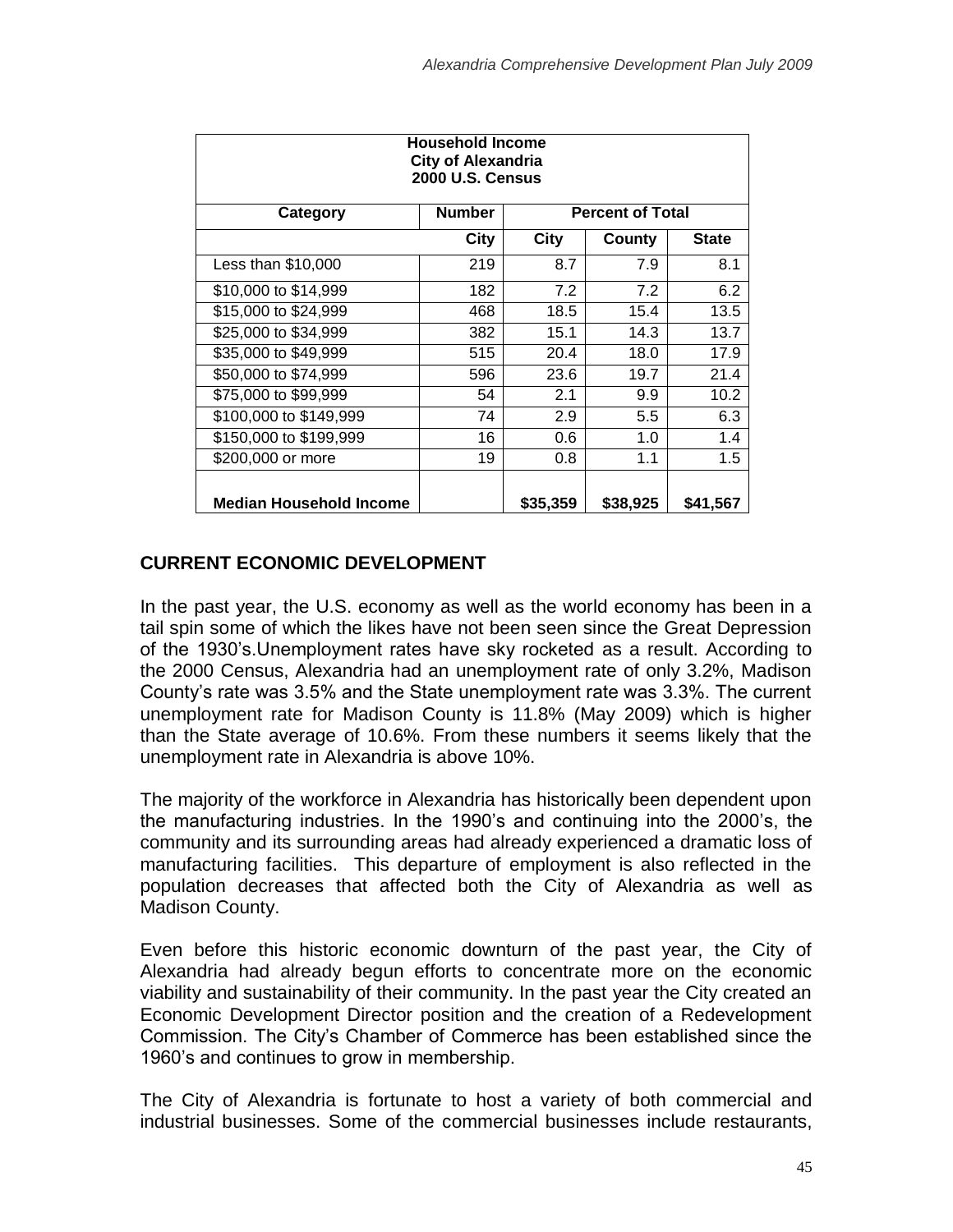grocery, convenience store/gas station, small variety retail stores, package stores, and auto parts/service. It also provides most all of the professional services found in major communities.

Alexandria's visibility along State Route's 9 and 28 and active railroads that running east/west as well as north/south through the heart of the City makes it attractive to both commercial and industrial businesses. It is also only approximately 6 miles east of an I-69 interchange. It has the added advantage of being located approximately half way between Indianapolis and Fort Wayne the two largest economic areas in the State.

#### **Commercial Use Overview**

A community's commercial land uses provide employment, goods and services, recreation, tax revenue, and many other amenities and necessities. The features of commercial areas reflect the economic vitality of a community as well as local character. The location and characteristics of commercial areas directly effect local transportation and growth management.

#### *Existing Conditions*

There are two major commercial areas in Alexandria. The first area is the downtown district. Historically this has been the heart of commercial activity for the citizens of Alexandria since the 1800's. Currently, the businesses/services in the downtown district consists of government services (Chamber, city offices, post office, fire and police, library, personal services, food services (restaurants/cafes) and specialty stores. Most of the buildings in the downtown district are historic in nature.

The other commercial area is along the State Road 9 corridor. Commercial businesses and retailers are scattered and stretch from the southern city limits to the northern city limit. The majority of retailers are concentrated on the north side from Lincoln Ave. to State Road 28. The commercial businesses along this SR 9 corridor are typical of the newer types of 'highway' designated businesses found in most cities and towns across the country; fast food



restaurants, gas stations/convenience stores, video rentals shops, food stores, drug stores, banks, etc.

#### **Industrial Use Overview**

Industrial land uses in a community provide employment and contribute positively to the local tax base. These uses however do have the potential to promote transportation conflicts, pollution, and the reduction of aesthetic quality. Industrial land uses are commonly in conflict with other community uses as they can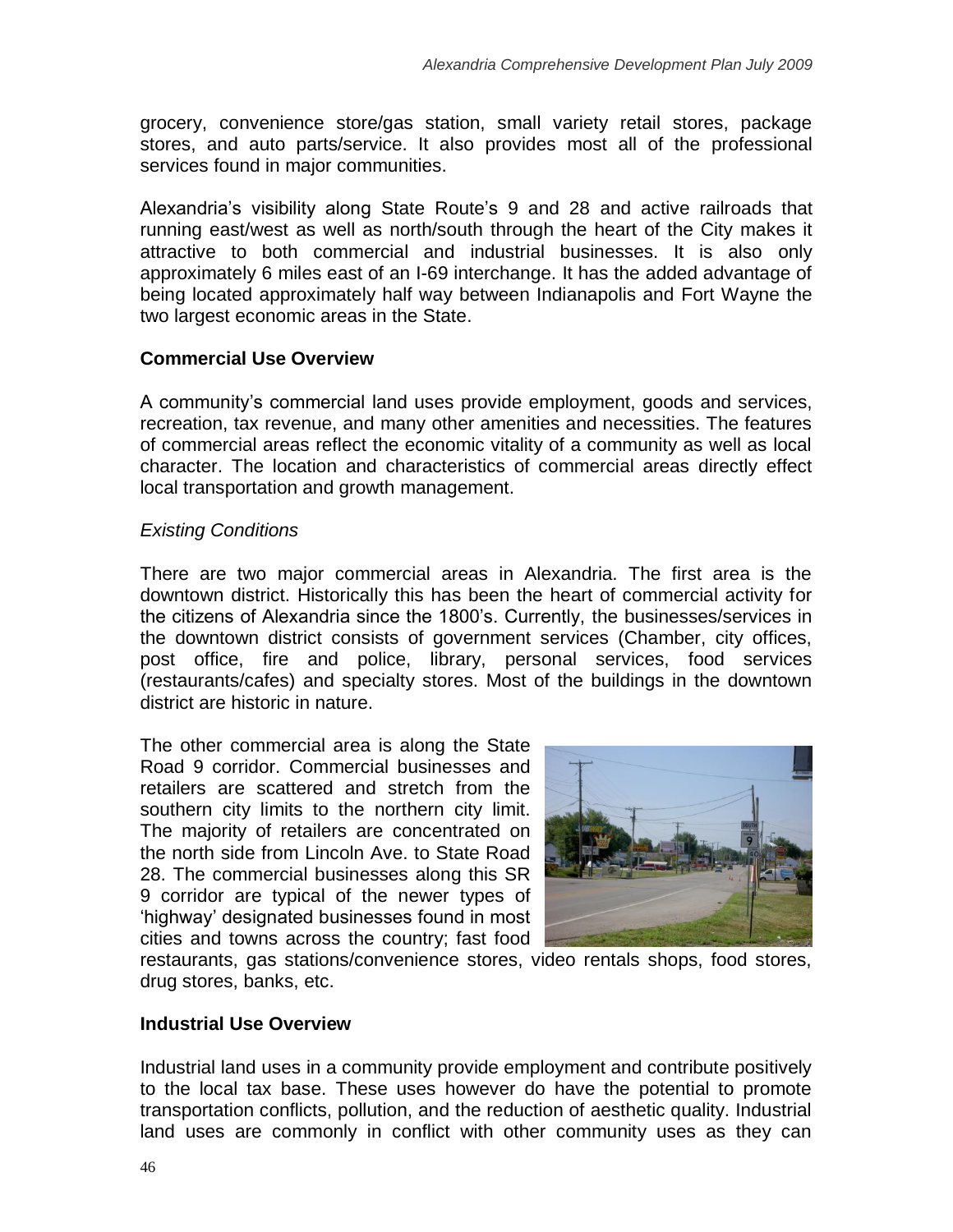negatively affect residential and commercial quality. The traffic from adjacent commercial and/or residential uses often imposes on industrial vitality.

#### *Existing Conditions*

Alexandria has an industrial area on the west and southwest sides of the city. Most of the industries in these areas have long been closed down and either demolished or are sitting vacant. The City must evaluate and determine the environmental consequences of these older industrial areas and should assess them for potential brownfield areas.



### **FUTURE ECONOMIC DEVELOPMENT**

Alexandria is poised to embrace new economic development opportunities. The Chamber of Commerce, Economic Development office, and the newly formed Redevelopment Commission and Main Street program are dedicated to the economic resurrection of the Alexandria community.

Communities must take advantage of local resources such as their location, physical setting, financial resources and citizens. This includes the readiness on the part of local banks, businesses, and private citizens to donate their time and money.

A strong comprehensive planning effort must be implemented to guide growth and to improve the community. Local responsibility and problem solving are the foundations of long-term success.

#### **Downtown**

A Downtown Revitalization Plan is currently in the works. Grant monies will be procured from the Indiana Office of Community and Rural Affairs to undertake this study. The plan will address the objectives set forth for in the 2009 Comprehensive Development Plan. The plan will include a profile of existing conditions, an extensive downtown market assessment, analysis and implementation plan, public participation, building inventory and analysis for façade improvements, historic preservation design standards, streetscape design concepts and project options with design standards, a recommended streetscape project with timeline for construction coordinated with the Washington St. improvement project, cost estimates including a mix of grant funding opportunities, and an evaluation of funding opportunities.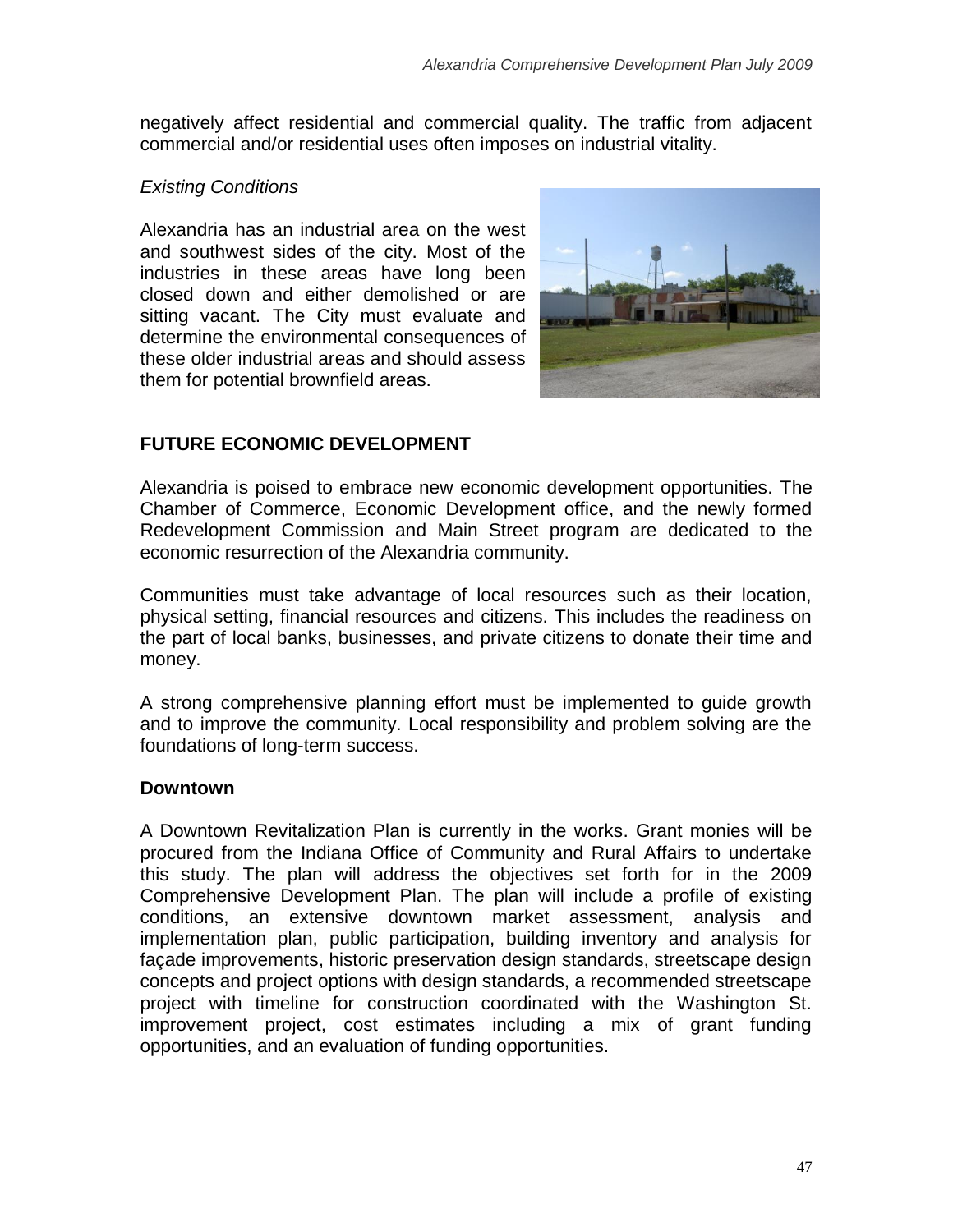#### **General**

The Economic Development office needs to also develop an economic development plan which will help the community:

- $\triangleright$  Identify the stakeholders and get them to participate in the planning process;
- $\triangleright$  Determine the community's current condition providing information on community setting, trends, issues and factors affecting economic development;
- $\triangleright$  Identify and map businesses that currently make up the economy;
- $\triangleright$  Define economic development options and document the analysis conducted in determining how to manage future economic development efforts;
- $\triangleright$  Identify community concerns and goals for economic development; and
- $\triangleright$  Develop policies that translate community concerns and goals into clear statement.